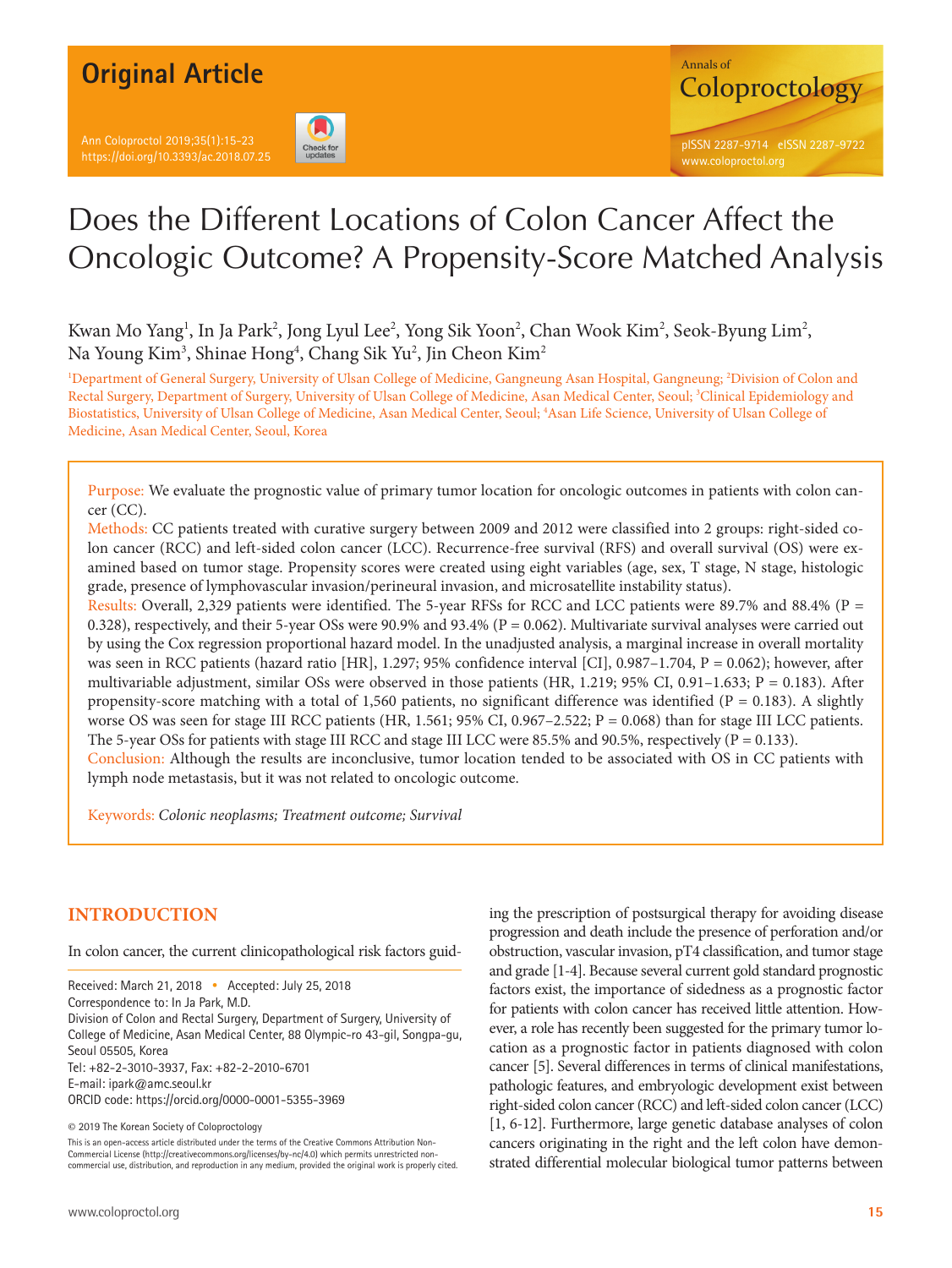#### RCC and LCC [6, 7, 10, 11, 13, 14].

According to the current major guidelines, when selecting patients at disease stages II and III for adjuvant chemotherapy, all clinicopathological risk factors, including pT4 classification, vascular invasion, grade, stage, and obstructing and/or perforating presentation, should be considered [1, 15-17]. However, in addition to these standard clinicopathological risk factors, the location of the primary tumor influences the survival benefit of adjuvant chemotherapy for the treatment of colorectal cancer [18]. More aggressive treatments seem to be required to treat RCC patients [1], owing to the prognoses for those patients being inferior to the prognoses for LCC patients. However, the associations of tumor side with oncologic outcomes and its effect on treatment are not clear. Thus, we evaluate the prognostic value of the primary tumor's location on oncologic outcomes for patients with colon cancer. In our propensity-score matched analysis, we evaluated the prognostic value of primary tumor location for patients with colon cancer.

# **METHODS**

#### **Patients**

A total of 2,329 patients who underwent curative surgery for colon cancer between January 2009 and December 2012 were included. Of these, 1,285 patients (55.2%) had LCC while 1,044 patients (44.8%) had RCC. RCCs were defined as those arising from the cecum to, and including, the transverse colon. LCCs were defined as those arising from the splenic flexure down to, and including, the rectosigmoid junction. The exclusion criteria were as follows: concurrent distant metastasis at diagnosis, concurrent inflammatory bowel disease, hereditary colorectal cancer syndromes, concurrent malignancy, and prior history of malignancy. All the patients who had colon cancer underwent surgery by seven specialized colorectal surgeons. The study protocol was approved by the Institutional Review Board of Asan Medical Center (registration number: S2017-2357-0001), in accordance with the Declaration of Helsinki. Informed consent form was waived due to the retrospective nature of this study, and approved by the IRB.

#### **Statistical analysis**

Survival curves were constructed using the Kaplan-Meier method and were compared using log-rank tests. The associations between clinical factors and RFS were assessed using the Cox proportional hazard regression model. P < 0.05 was considered statistically significant. All statistical analyses were performed using R version 3.1.2 (R Foundation for Statistical Computing, Vienna, Austria) and IBM SPSS Statistics ver. 20.0 (IBM Co., Armonk, NY, USA).

Propensity scores were generated by using the R package ''Match It'' (The Comprehensive R Archive Network: http://cran.r-project. org). Propensity scores to determine matched pairs between the groups were created using eight variables (age, sex, T/N stage, histologic grade, presence of lymphovascular invasion, presence of perineural invasion, and microsatellite instability [MSI] status) that could potentially influence the oncologic outcomes for patients with colon cancer. Group comparisons between before and after matching were performed using the chi-square test or Fisher exact test for categorical variables and the Student t-test for continuous variables.

# **RESULTS**

#### **Patient characteristics**

For the present investigation, 2,329 patients diagnosed with colon cancer between 2009 and 2012 were included. The mean followup duration was  $66.5 \pm 16.2$  months, and the median follow-up duration was 66 months (interquartile range, 6–94 months). Table 1 compares the patients' characteristics between the 2 groups; the analysis indicated relevant imbalances for the characteristics of all patients. Patients with RCC had more advanced tumor stages and higher T-stages, more often had mucinous carcinomas, more often had high MSI, were older, and were more often female (all, P < 0.001). The details of adjuvant chemotherapy are summarized in Table 2. No significant differences in the chemotherapy regimens between the 2 groups were fund (before matching:  $P = 0.509$ , after matching:  $P = 0.178$ ).

#### **Oncologic and survival outcomes according to the location of the primary tumor**

The overall survival (OS) and recurrence-free survival (RFS) did not differ between RCC and LCC (Table 3). Both systemic and local recurrences were also similar between the 2 groups when analyzed according to stage. Specifically, the 5-year RFS rate for patients with RCC was 89.7%, compared with 88.4% for patients with LCC ( $P = 0.83$ ). The observed 5-year OS rate for patients with RCC was 90.9% compared with 93.4% for patients with LCC. In the unadjusted analysis, RCC was associated with a marginally significantly increased risk in overall mortality (hazard ratio [HR] of death, 1.297; 95% confidence interval [CI], 0.987– 1.704;  $P = 0.062$ ) (Table 3, Fig. 1A). After multivariable adjustment, patients with RCC had an OS similar to that (HR, 1.219; 95% CI, 0.91–1.633; P = 0.183) in patients with LCC (Table 3). No significant differences in OS and RFS between RCC and LCC were found for patients with stage I or II disease (Table 3).

#### **Adjustment for patients' characteristics with propensity score matching**

After propensity-score matching, a total of 1,560 patients (rightsided, 780; left-sided, 780) were selected for analysis. The baseline characteristics according to the surgical procedures for all patients and for the propensity-matched groups are depicted in Table 1. Significant differences were found in stage, histologic grade, presence of lymphovascular invasion, presence of perineural invasion, and MSI status between the right-sided and the left-sided groups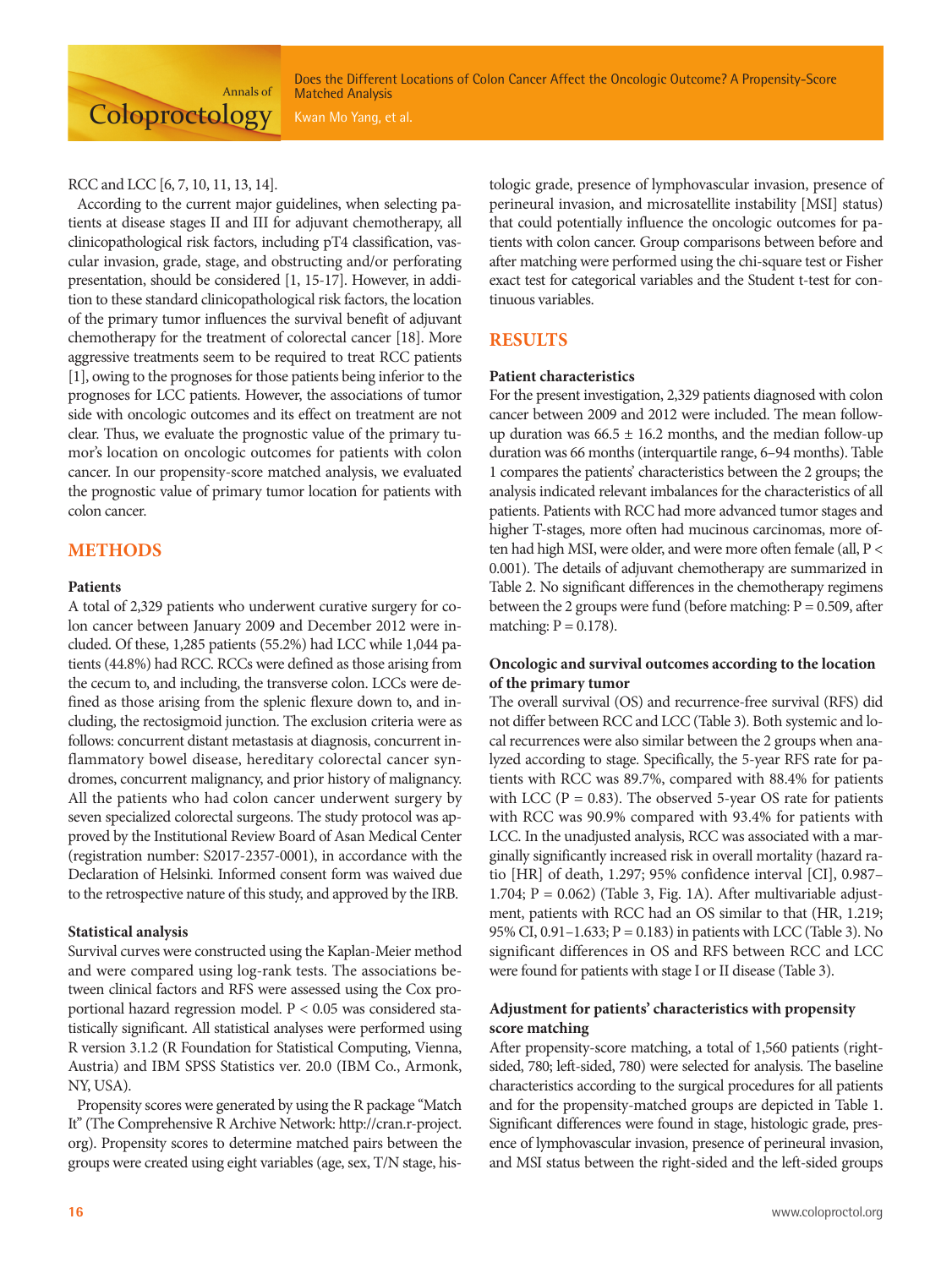Annals of **Coloproctology** 

|                         |                                        | Before matching ( $n = 2,329$ ) |         | After matching ( $n = 1,560$ ) |                 |  |
|-------------------------|----------------------------------------|---------------------------------|---------|--------------------------------|-----------------|--|
| Characteristic          | $RCC (n = 1,044)$<br>$LCC (n = 1,285)$ |                                 | P-value | $RCC (n = 780)$                | $LCC (n = 780)$ |  |
| Age (yr)                | $62.4 \pm 11.1$                        | $60.1 \pm 11.0$                 | < 0.001 | $61.9 \pm 10.7$                | $61.8 \pm 10.5$ |  |
| Sex                     |                                        |                                 | 0.101   |                                |                 |  |
| Male                    | 583 (55.8)                             | 761 (59.2)                      |         | 441 (56.5)                     | 445 (57.1)      |  |
| Female                  | 461 (44.2)                             | 524 (40.8)                      |         | 339 (43.5)                     | 335 (42.9)      |  |
| Stage                   |                                        |                                 | < 0.001 |                                |                 |  |
| Stage I                 | 219 (21.0)                             | 338 (26.3)                      |         | 179 (23.0)                     | 173 (22.2)      |  |
| Stage II                | 490 (46.9)                             | 490 (38.1)                      |         | 348 (44.6)                     | 345 (44.2)      |  |
| Stage III               | 335 (32.1)                             | 457 (35.6)                      |         | 253 (32.4)                     | 262 (33.6)      |  |
| T stage                 |                                        |                                 | < 0.001 |                                |                 |  |
| $T1 + T2$               | 251 (24.0)                             | 415 (32.3)                      |         | 206 (26.4)                     | 205 (26.3)      |  |
| $T3 + T4$               | 793 (76.0)                             | 870 (67.7)                      |         | 574 (73.6)                     | 575 (73.7)      |  |
| N stage                 |                                        |                                 | 0.013   |                                |                 |  |
| $N0$                    | 710 (68.0)                             | 831 (64.7)                      |         | 527 (67.6)                     | 518 (66.4)      |  |
| N1                      | 262 (25.1)                             | 322 (25.1)                      |         | 196 (25.1)                     | 206 (26.4)      |  |
| N2                      | 72 (6.9)                               | 132 (10.2)                      |         | 57(7.3)                        | 56 (7.2)        |  |
| Histologic grade        |                                        |                                 | < 0.001 |                                |                 |  |
| Well                    | 158 (15.1)                             | 170 (13.2)                      |         | 113 (14.5)                     | 108 (13.9)      |  |
| Moderate                | 758 (72.6)                             | 1,064 (82.8)                    |         | 625 (80.1)                     | 636 (81.5)      |  |
| Poor                    | 71 (6.8)                               | 30(2.3)                         |         | 23(3.0)                        | 18(2.3)         |  |
| Mucinous                | 53(5.1)                                | 20(1.6)                         |         | 19(2.4)                        | 18(2.3)         |  |
| Unknown                 | 4(0.4)                                 | 1(0.08)                         |         |                                |                 |  |
| Lymphovascular invasion |                                        |                                 | < 0.001 |                                |                 |  |
| Absent                  | 750 (71.8)                             | 911 (70.9)                      |         | 578 (74.1)                     | 579 (74.2)      |  |
| Present                 | 229 (21.9)                             | 257 (20.0)                      |         | 160 (20.5)                     | 159 (20.4)      |  |
| Unknown                 | 65 (6.2)                               | 117(9.1)                        |         | 42(5.4)                        | 42(5.4)         |  |
| PNI                     |                                        |                                 | < 0.001 |                                |                 |  |
| Absent                  | 841 (80.6)                             | 932 (72.5)                      |         | 632 (81.0)                     | 640 (82.1)      |  |
| Present                 | 137(13.1)                              | 235(18.3)                       |         | 106 (13.6)                     | 98 (12.6)       |  |
| Unknown                 | 66 (6.3)                               | 118 (9.2)                       |         | 42(5.4)                        | 42(5.4)         |  |
| <b>MSI</b>              |                                        |                                 | < 0.001 |                                |                 |  |
| High                    | 223 (21.4)                             | 44(3.4)                         |         | 46 (5.9)                       | 42 (5.4)        |  |
| Low or stable           | 740 (70.9)                             | 1,096 (85.3)                    |         | 669 (85.8)                     | 683 (87.6)      |  |
| Unknown                 | 81(7.7)                                | 145 (11.3)                      |         | 65 (8.3)                       | 55 (7.0)        |  |

#### **Table 1.** Clinicopathological characteristics for all patients and for propensity-matched patients

Values are presented as mean  $\pm$  standard deviation or number (%).

RCC, right-sided colon cancer; LCC, left-sided colon cancer; PNI, perineural invasion; MSI, microsatellite instability.

before propensity matching. After matching, no significant differences were observed. In this cohort, for stage III cancer, the OS rate for patients with RCC tended to be worse than that for patients with LCC (HR, 1.561; 95% CI, 0.967–2.522; P = 0.068) (Table 3, Fig. 2D). The 5-year OS rate for stage III patients with RCC was 85.5% compared with 90.5% for stage III patients with LCC. Most of the patients with stage I disease did not receive chemotherapy (1 of 352, 0.3%) whereas most of the patients with stage III disease did (493 of 513, 95.7%). About 52% of stage II patients received adjuvant chemotherapy (360 of 693). The OS for patients with stage II RCC who received adjuvant chemotherapy was similar to that for patients with stage II LCC (91.6% vs. 95.0%,  $P = 0.093$ ).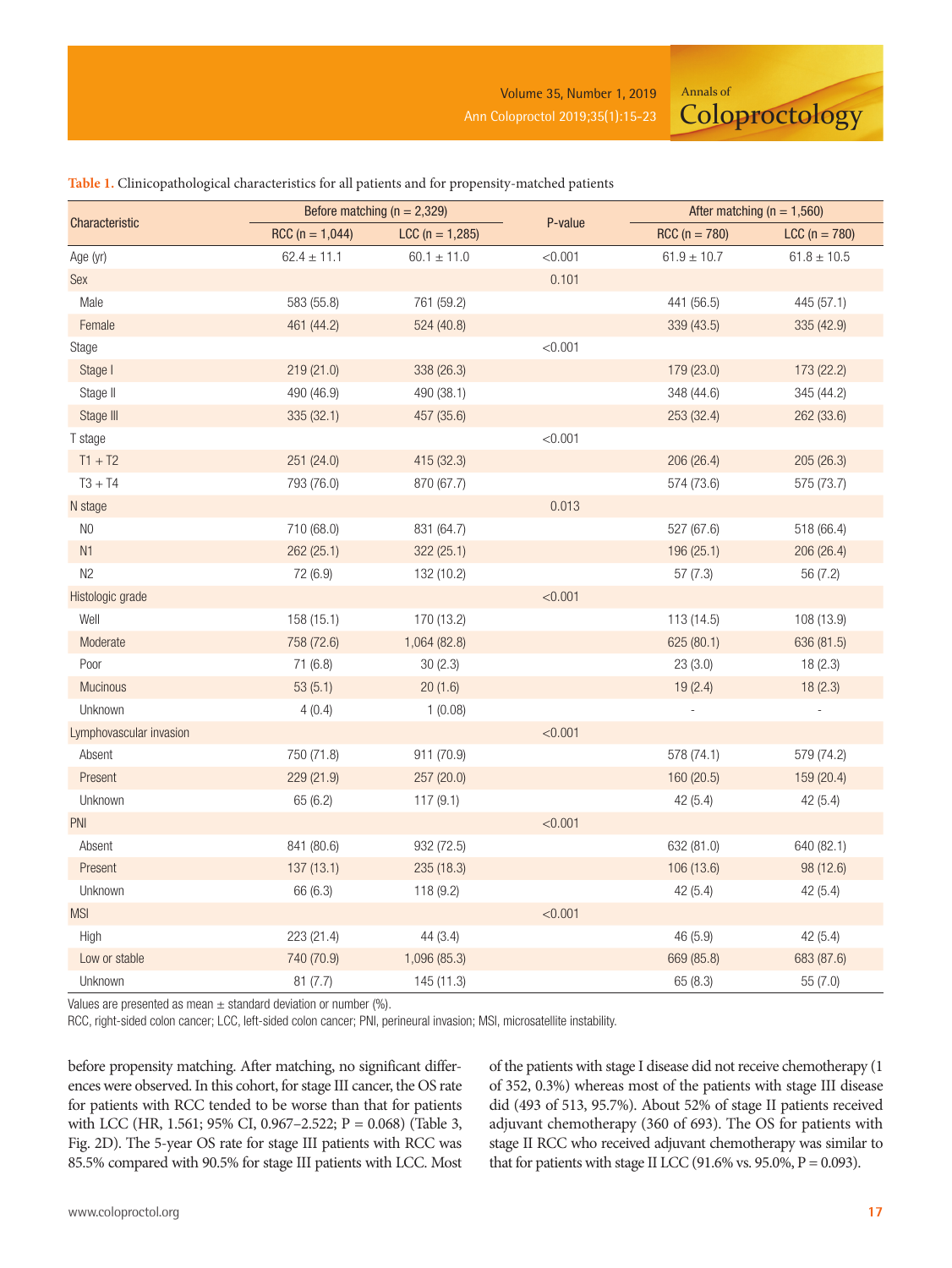#### **Table 2.** Adjuvant chemotherapy

| Variable        |                          | Before matching $(n = 2,329)$ | P-value | After matching ( $n = 1,560$ ) |                        |         |
|-----------------|--------------------------|-------------------------------|---------|--------------------------------|------------------------|---------|
|                 | Rt-sided ( $n = 1,044$ ) | Lt-sided ( $n = 1,285$ )      |         | Rt-sided ( $n = 780$ )         | Lt-sided ( $n = 780$ ) | P-value |
| No. of patients | 493 (47.2)               | 562 (43.7)                    | 0.509   | 336 (46.9)                     | 340 (43.6)             | 0.178   |
| LF              | 74 (7.1)                 | 77 (6.0)                      |         | 55(7.1)                        | 47(6.0)                |         |
| Capecitabine    | 183 (17.5)               | 237 (18.4)                    |         | 133 (17.1)                     | 166(21.3)              |         |
| <b>FOLFOX</b>   | 230(22.0)                | 313(24.4)                     |         | 174(22.3)                      | 169(21.7)              |         |
| Others          | 39(3.7)                  | 57(4.4)                       |         | 35(4.4)                        | 31(4.0)                |         |
| Unknown regimen | 25(2.4)                  | 39(3.0)                       |         | 17(2.2)                        | 27(3.5)                |         |

Values are presented as number (%).

Rt, right; Lt, left; LF, leucovorin + 5-fluorouracil; FOLFOX, LF + oxaliplatin; Others, FOLFIRI (LF + irinotecan) or XELOX (capecitabine + oxaliplatin); Unknown regimen, chemotherapy from other hospital.

**Table 3.** Overall survival and recurrence according to stage as determined using the Cox proportional hazards model

| Subgroup | <b>Outcome</b> | Patient               | Side | No.   | Unadjusted |                 |         | Adjusted       |                 |         |
|----------|----------------|-----------------------|------|-------|------------|-----------------|---------|----------------|-----------------|---------|
|          |                |                       |      |       | <b>HR</b>  | 95% CI          | P-value | <b>HR</b>      | 95% CI          | P-value |
| Total    | Recurrence     | <b>Total patients</b> | Rt   | 1,044 | 0.881      | $0.684 - 1.135$ | 0.328   | 0.971          | $0.742 - 1.27$  | 0.828   |
|          |                |                       | Lt   | 1,285 |            |                 |         |                |                 |         |
|          |                | PS-matched patients   | Rt   | 780   | 0.892      | $0.665 - 1.198$ | 0.449   | ÷,             |                 |         |
|          |                |                       | Lt   | 780   |            |                 |         |                |                 |         |
|          | Death          | Total patients        | Rt   | 1,044 | 1.297      | $0.987 - 1.704$ | 0.062   | 1.219          | $0.91 - 1.633$  | 0.183   |
|          |                |                       | Lt   | 1,285 |            |                 |         |                |                 |         |
|          |                | PS-matched patients   | Rt   | 780   | 1.165      | $0.833 - 1.629$ | 0.372   | ÷,             |                 |         |
|          |                |                       | Lt   | 780   |            |                 |         |                |                 |         |
| Stage 1  | Recurrence     | Total patients        | Rt   | 219   | 0.438      | $0.145 - 1.319$ | 0.142   | 0.45           | $0.138 - 1.468$ | 0.186   |
|          |                |                       | Lt   | 338   |            |                 |         |                |                 |         |
|          |                | PS-matched patients   | Rt   | 179   | 0.429      | $0.126 - 1.459$ | 0.175   | ÷,             |                 |         |
|          |                |                       | Lt   | 173   |            |                 |         |                |                 |         |
|          | Death          | <b>Total patients</b> | Rt   | 219   | 1.352      | $0.612 - 2.987$ | 0.455   | 0.936          | $0.413 - 2.124$ | 0.875   |
|          |                |                       | Lt   | 338   |            |                 |         |                |                 |         |
|          |                | PS-matched patients   | Rt   | 179   | 0.965      | $0.405 - 2.3$   | 0.936   | ÷,             |                 |         |
|          |                |                       | Lt   | 173   |            |                 |         |                |                 |         |
| Stage 2  | Recurrence     | Total patients        | Rt   | 490   | 0.716      | $0.456 - 1.125$ | 0.147   | 0.842          | $0.523 - 1.357$ | 0.481   |
|          |                |                       | Lt   | 490   |            |                 |         |                |                 |         |
|          |                | PS-matched patients   | Rt   | 348   | 0.849      | $0.504 - 1.43$  | 0.538   | $\overline{a}$ |                 | ÷,      |
|          |                |                       | Lt   | 345   |            |                 |         |                |                 |         |
|          | Death          | <b>Total patients</b> | Rt   | 490   | 1.265      | $0.8 - 2.001$   | 0.314   | 1.231          | $0.746 - 2.031$ | 0.416   |
|          |                |                       | Lt   | 490   |            |                 |         |                |                 |         |
|          |                | PS-matched patients   | Rt   | 348   | 1.044      | $0.624 - 1.747$ | 0.869   | ä,             |                 |         |
|          |                |                       | Lt   | 345   |            |                 |         |                |                 |         |
| Stage 3  | Recurrence     | Total patients        | Rt   | 335   | 1.077      | $0.78 - 1.487$  | 0.652   | 1.163          | $0.821 - 1.646$ | 0.395   |
|          |                |                       | Lt   | 457   |            |                 |         |                |                 |         |
|          |                | PS-matched patients   | Rt   | 253   | 1.223      | $0.83 - 1.801$  | 0.309   |                |                 |         |
|          |                |                       | Lt   | 262   |            |                 |         |                |                 |         |
|          | Death          | Total patients        | Rt   | 335   | 1.333      | $0.912 - 1.947$ | 0.138   | 1.307          | $0.866 - 1.972$ | 0.202   |
|          |                |                       | Lt   | 457   |            |                 |         |                |                 |         |
|          |                | PS-matched patients   | Rt   | 253   | 1.561      | $0.967 - 2.522$ | 0.069   | $\blacksquare$ |                 |         |

HR, hazard ratio; CI, confidence interval; Rt, right; Lt, left; HR, hazard ratio; PS, propensity score.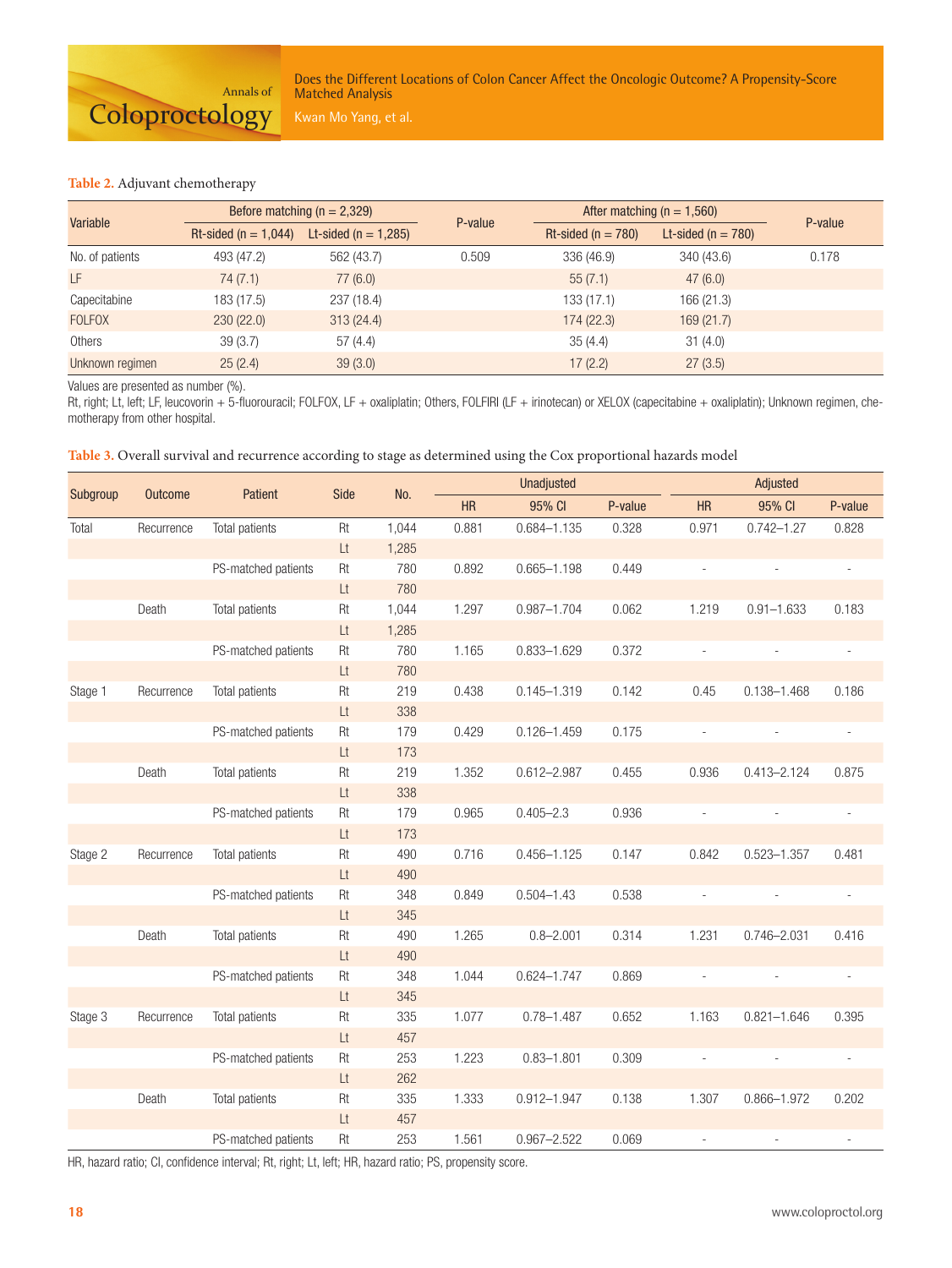Volume 35, Number 1, 2019

Annals of

**Coloproctology** 

#### Survival in original data



**Fig. 1.** Kaplan-Meier curves of survival in the original data set by primary tumor location and stage: overall survival (OS) and recurrence-free survival (RFS) in all patients (A), stage I (B), stage II (C), and stage III (D) patients. Lt, left; Rt, right.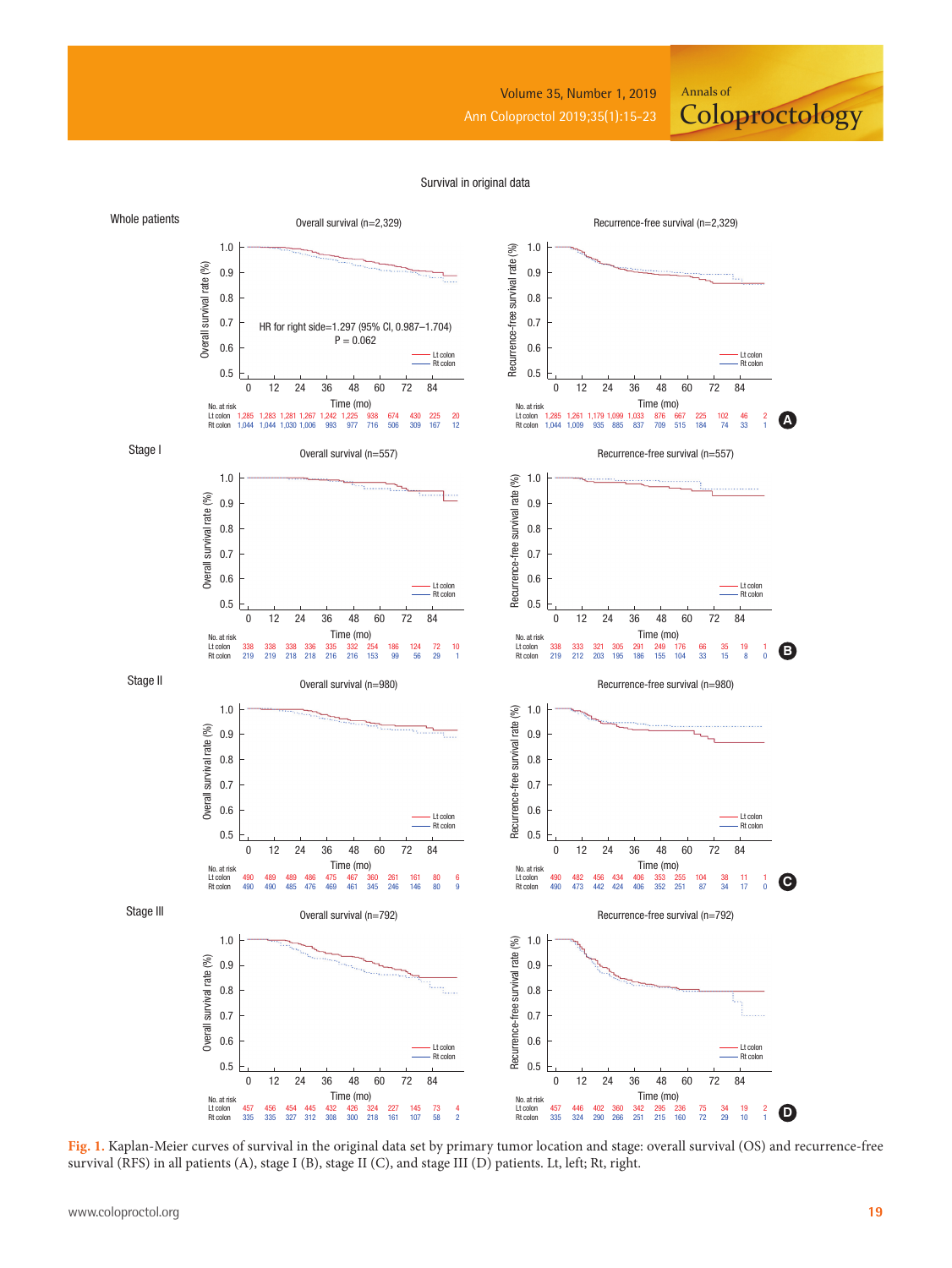

#### Survival after propensity score matched analysis



**Fig. 2.** Kaplan-Meier curves of survival after propensity score matching by tumor location and stage: overall survival (OS) and recurrence-free survival (RFS) after propensity score matching in all patients (A), stage I (B), stage II (C), and stage III (D) patients. Lt, left; Rt, right.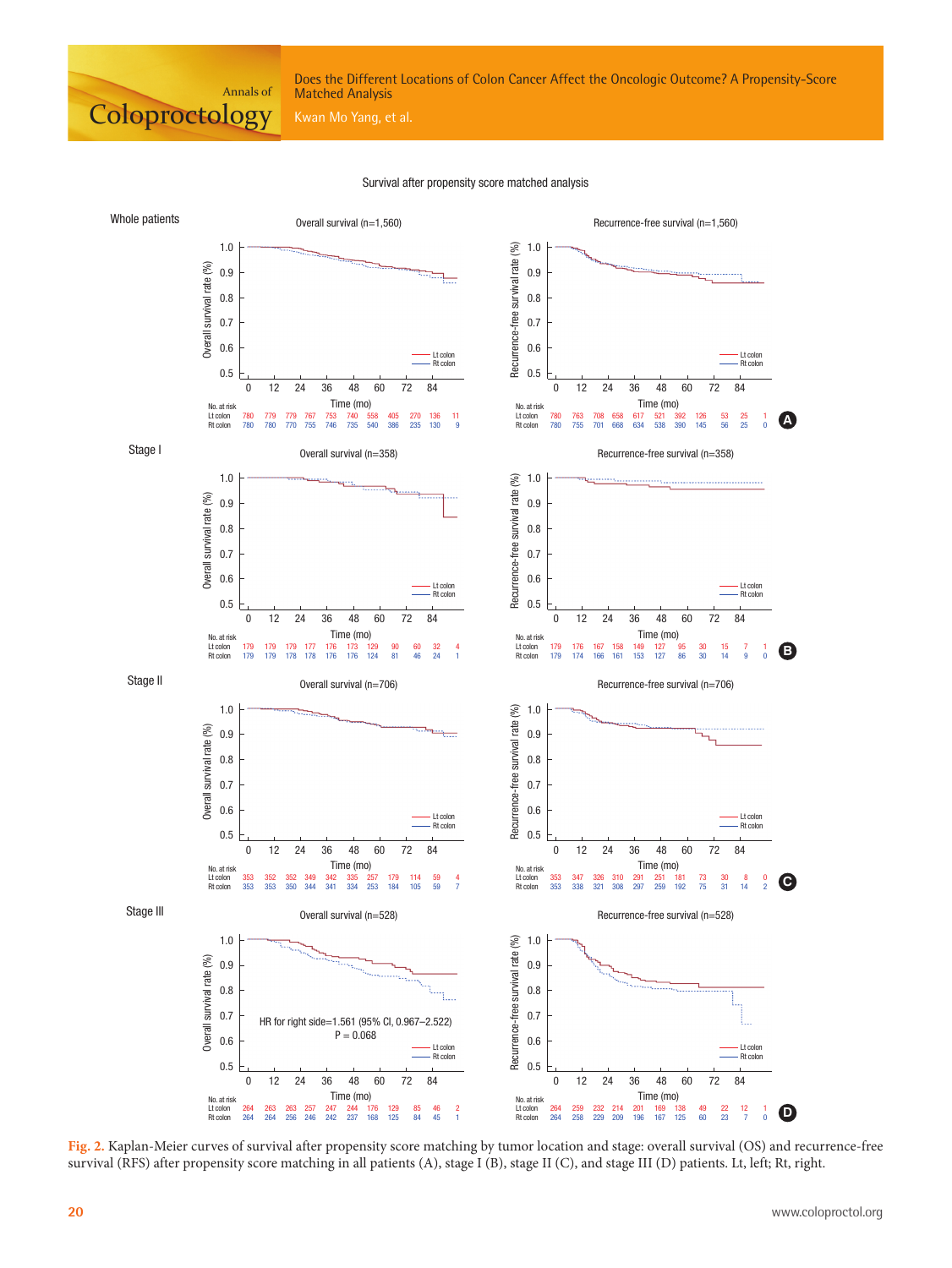**Coloproctology** 

# **DISCUSSION**

The results from our study, through a population-based propensity-score adjusted analysis, demonstrate that the prognosis for patients with stage III right-sided colon cancer with lymph node metastasis showed a survival rate inferior to that for patients with stage III left-sided colon cancer. Interest in the potential prognostic effect of primary tumor sidedness peaked after the publication of a prospective study based on patients with systemic metastasis [19]. As a consequence, studies focusing on the prognostic value of primary tumor location have been increasingly performed for patients with metastatic colorectal cancer. As the present study focused on patients who underwent curative resection, evaluating the influence of tumor location was more feasible than in previous studies targeting patients with metastatic colorectal cancer, especially considering that the prognosis in the latter patients can easily be affected by the use of various chemotherapy regimens and targeted agents due to the varying mutational statuses in patients with metastatic colorectal cancer, such as *KRAS*, *NRAS*, and *BRAF* mutations, although a subgroup analysis was performed according to mutational status [20-22]. Furthermore, we independently evaluated the prognostic value of primary tumor location by performing a propensity-matched analysis in the present study.

Several previous studies have found a prognostic impact of tumor location in patients with colorectal cancer. By using the Surveillance, Epidemiology, and End Results (SEER) Program database, Meguid et al. [7] analyzed 77,987 patients with colon cancer. Both their study and the present study used propensity-score matching to evaluate multivariate predictors of outcomes, such as the patients' age, sex, tumor stage, and grade. In the study of Meguid et al. [7], when the authors controlled for histological grade, tumor stage, and tumor size, patients with RCC showed poorer prognoses than those with LCC. Another study of SEER data by Weiss et al. [23] assessed 53,801 patients with stage I–III primary colon adenocarcinomas. Among their subgroup of stage I or II cancers, no significant difference in the adjusted survival rates was revealed between patients with RCC and those with LCC. However, patients with RCC stage III exhibited an increased mortality rate compared to patients with LCC stage III. Accordingly, the influence of tumor sidedness on survival was concluded to be smaller than the influence of tumor biology, including MSI. Furthermore, 17,641 patients with colorectal cancer were evaluated using a proportional hazard model by Benedix et al. [8]. Even though right-sided primary tumor location was found to be associated with a poorer mean survival and higher mortality risk compared with left-sided primary tumor location, survival was related less to tumor location than to other factors such as age and tumor stage. Lastly, a recent systemic review and meta-analysis performed by Yahagi et al. [6] demonstrated that patients with RCC showed a marginally worse OS than those with LCC. However, only colon cancer patients from Western countries presented a significantly different prognosis according to the primary tumor

location in their subgroup analysis whereas those from Eastern countries did not. Similarly, Liu et al. [5] reported that tumor location was not a prognostic factor among Chinese patients. As a result, a suggestion was made that ethnicity might also be as much a prognostic factor as tumor location.

Annals of

Studies regarding the cause for the influence of tumor location on the prognoses for patients with colorectal cancer have been reported. The effects of both distinguishing genetic profiles and comparing the sensitivities of treatments were reviewed by Shen et al. [18] in order to explain the differences between RCC and LCC. Although significant variations on the molecular level between RCC and LCC were presented, similar survival rates between patients with stage I–III RCC and stage I–III LCC were revealed. This might be due to the development of adjuvant chemotherapies for the treatments of patients with colon cancer. In addition, Moritani and coworkers [24] studied 820 patients with stage I–III colon cancer who underwent radical surgery with curative intention over a 17-year period at a single institution in order to determine the prognostic difference between tumor locations. They used the RFS rate as the primary endpoint rather than the OS rate because the RFS rate explains the metastatic potential, as well as the recurrence patterns, based on the primary tumor location. Patients with RCC stage II or III disease showed a significantly lower RFS rate than those with LCC stage II or III disease, but the results were not consistent for patients with stage I disease. Moreover, distributions of the first recurrence sites were found not to be significantly different between RCC and LCC.

In the present study, only patients with stage III disease showed a difference in OS, but not RFS, according to the tumor location, with borderline significance. The recurrence rate and pattern were not associated with tumor location. These results might reflect that tumor location is not a factor related to oncologic outcomes. The other clinicopathological characteristics, which were already known to be prognostic factors for oncologic outcomes, may have minimized the impact of tumor location. The present study focused on evaluating tumor location as a potential prognostic factor. The main rationale for finding novel prognostic factors is to aid in the decision-making regarding the most beneficial treatment for patients with colon cancer [25]. Whether our results will directly affect the treatment choice is not clear because decision-making is difficult unless the prognostic factor directly relates to the recurrence rate.

Because our results are associated with the survival rate, further studies based on oncologic results from large cohort analyses are required. In particular, because the finding that the tumor location in patients with lymph node metastasis influenced the survival rate, the possibilities of influence on the currently used therapeutics, including chemotherapeutic agents, need to be considered. Furthermore, assessing prognostic differences according to different molecular biology characteristics was not feasible in this study; however, because mutations in biomarkers (KRAS, NRAS, and BRAF) were partly detected in our patients, this needs to be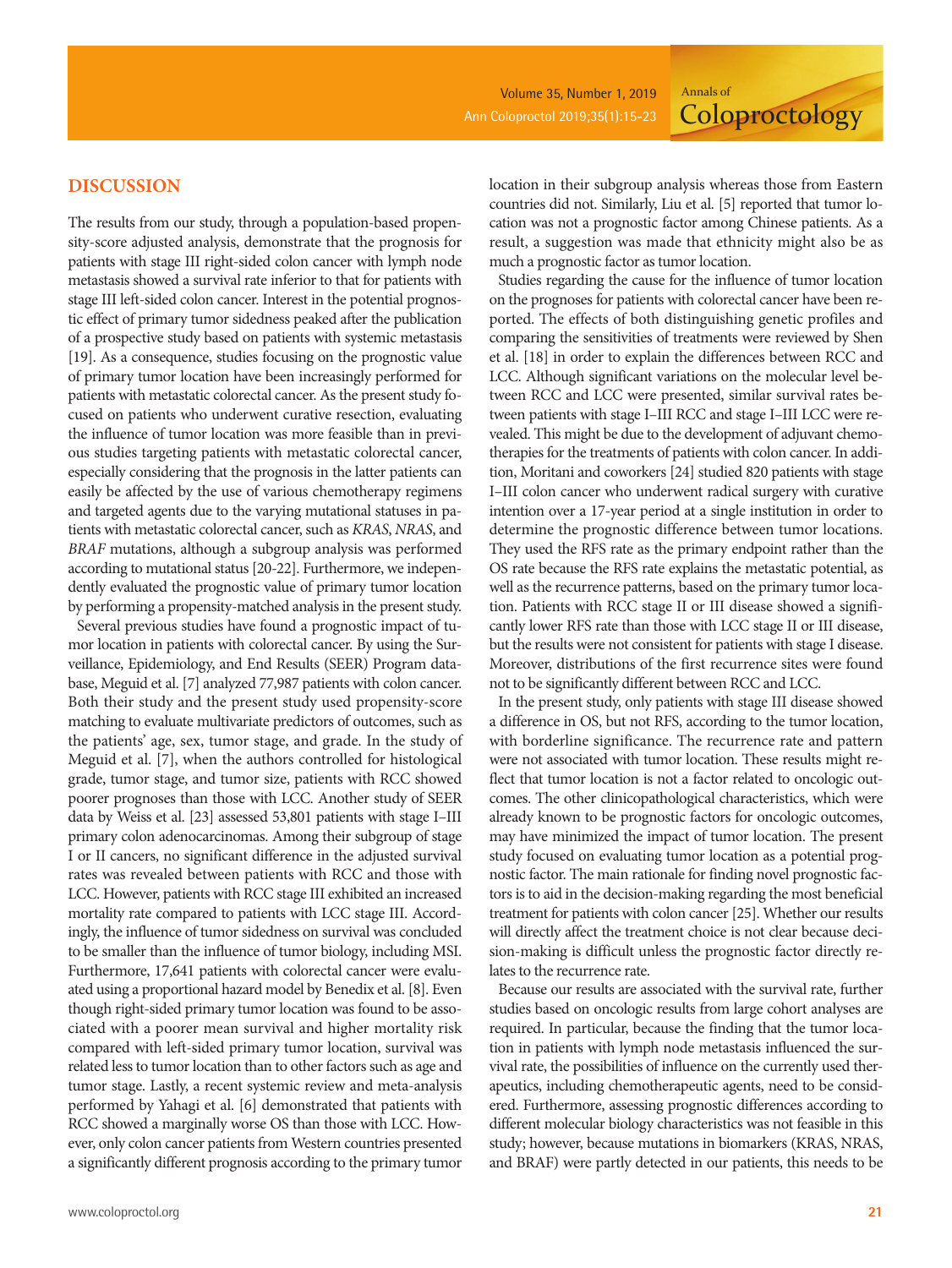considered in future studies.

**Coloproctology** 

Our study has several limitations that must be addressed. First, this study was designed as a retrospective, single-center study although a propensity-score matched analysis was used to mitigate this limitation. Second, this study did not include stage IV patients, for whom the effects of genetic characteristics on treatment can usually be evaluated. Lastly, the assessment of specific biomarkers was insufficiently performed in this study, although distinct molecular biological tumor patterns are widely known to exist. However, the strength of our study is that we demonstrated the value of primary colon cancer location (whether right-sided or left-sided) as a potential prognostic factor in the surgical curative setting and in the presence of lymph node metastasis.

Annals of

In conclusion, although the results of this study are inconclusive, tumor location tended to be associated with OS in colon cancer patients with lymph node metastasis, but it was not related to the oncologic outcome. Therefore, the association between tumor sidedness and oncologic outcome needs to be reassessed through an additional study with a larger cohort. Moreover, further studies based on molecular biology analyses are needed to determine any differences according to the location of the primary tumor site.

# **CONFLICT OF INTEREST**

No potential conflict of interest relevant to this article was reported.

# **REFERENCES**

- 1. Petrelli F, Tomasello G, Borgonovo K, Ghidini M, Turati L, Dallera P, et al. Prognostic survival associated with left-sided vs right-sided colon cancer: a systematic review and meta-analysis. JAMA Oncol 2016 Oct 27 [Epub]. https://doi.org/10.1001/jamaoncol.2016.4227.
- 2. Compton CC. Colorectal carcinoma: diagnostic, prognostic, and molecular features. Mod Pathol 2003;16:376-88.
- 3. Papagiorgis P, Oikonomakis I, Karapanagiotou I, Wexner SD, Nikiteas N. The impact of tumor location on the histopathologic expression of colorectal cancer. J BUON 2006;11:317-21.
- 4. Frattini M, Balestra D, Suardi S, Oggionni M, Alberici P, Radice P, et al. Different genetic features associated with colon and rectal carcinogenesis. Clin Cancer Res 2004;10(12 Pt 1):4015-21.
- 5. Liu F, Li C, Jia H, Yang L, Wu Y, Zhao J, et al. Is there a prognostic value of tumor location among Chinese patients with colorectal cancer? Oncotarget 2017;8:38682-92.
- 6. Yahagi M, Okabayashi K, Hasegawa H, Tsuruta M, Kitagawa Y. The worse prognosis of right-sided compared with left-sided colon cancers: a systematic review and meta-analysis. J Gastrointest Surg 2016;20:648-55.
- 7. Meguid RA, Slidell MB, Wolfgang CL, Chang DC, Ahuja N. Is there a difference in survival between right- versus left-sided colon cancers? Ann Surg Oncol 2008;15:2388-94.
- 8. Benedix F, Kube R, Meyer F, Schmidt U, Gastinger I, Lippert H;

Colon/Rectum Carcinomas (Primary Tumor) Study Group. Comparison of 17,641 patients with right- and left-sided colon cancer: differences in epidemiology, perioperative course, histology, and survival. Dis Colon Rectum 2010;53:57-64.

- 9. Gill SR, Pop M, Deboy RT, Eckburg PB, Turnbaugh PJ, Samuel BS, et al. Metagenomic analysis of the human distal gut microbiome. Science 2006;312:1355-9.
- 10. Suttie SA, Shaikh I, Mullen R, Amin AI, Daniel T, Yalamarthi S. Outcome of right- and left-sided colonic and rectal cancer following surgical resection. Colorectal Dis 2011;13:884-9.
- 11. Sunakawa Y, Ichikawa W, Tsuji A, Denda T, Segawa Y, Negoro Y, et al. Prognostic impact of primary tumor location on clinical outcomes of metastatic colorectal cancer treated with cetuximab plus oxaliplatin-based chemotherapy: a subgroup analysis of the JAC-CRO CC-05/06 Trials. Clin Colorectal Cancer 2017;16:e171-e80.
- 12. Holch JW, Ricard I, Stintzing S, Modest DP, Heinemann V. The relevance of primary tumour location in patients with metastatic colorectal cancer: a meta-analysis of first-line clinical trials. Eur J Cancer 2017;70:87-98.
- 13. Hansen IO, Jess P. Possible better long-term survival in left versus right-sided colon cancer - a systematic review. Dan Med J 2012; 59:A4444.
- 14. Nawa T, Kato J, Kawamoto H, Okada H, Yamamoto H, Kohno H, et al. Differences between right- and left-sided colon cancer in patient characteristics, cancer morphology and histology. J Gastroenterol Hepatol 2008;23:418-23.
- 15. Böckelman C, Engelmann BE, Kaprio T, Hansen TF, Glimelius B. Risk of recurrence in patients with colon cancer stage II and III: a systematic review and meta-analysis of recent literature. Acta Oncol 2015;54:5-16.
- 16. Elez E, Argilés G, Tabernero J. First-line treatment of metastatic colorectal cancer: interpreting FIRE-3, PEAK, and CALGB/ SWOG 80405. Curr Treat Options Oncol 2015;16:52.
- 17. Ishihara S, Murono K, Sasaki K, Yasuda K, Otani K, Nishikawa T, et al. Impact of primary tumor location on postoperative recurrence and subsequent prognosis in nonmetastatic colon cancers: a multicenter retrospective study using a propensity score analysis. Ann Surg 2018;267:917-21.
- 18. Shen H, Yang J, Huang Q, Jiang MJ, Tan YN, Fu JF, et al. Different treatment strategies and molecular features between right-sided and left-sided colon cancers. World J Gastroenterol 2015;21:6470- 8.
- 19. Tejpar S, Stintzing S, Ciardiello F, Tabernero J, Van Cutsem E, Beier F, et al. Prognostic and predictive relevance of primary tumor location in patients with RAS wild-type metastatic colorectal cancer: retrospective analyses of the CRYSTAL and FIRE-3 trials. JAMA Oncol 2016 Oct 10 [Epub]. https://doi.org/10.1001/jamaoncol.2016.3797.
- 20. Mostert B, Jiang Y, Sieuwerts AM, Wang H, Bolt-de Vries J, Biermann K, et al. KRAS and BRAF mutation status in circulating colorectal tumor cells and their correlation with primary and metastatic tumor tissue. Int J Cancer 2013;133:130-41.
- 21. Arrington AK, Heinrich EL, Lee W, Duldulao M, Patel S, Sanchez